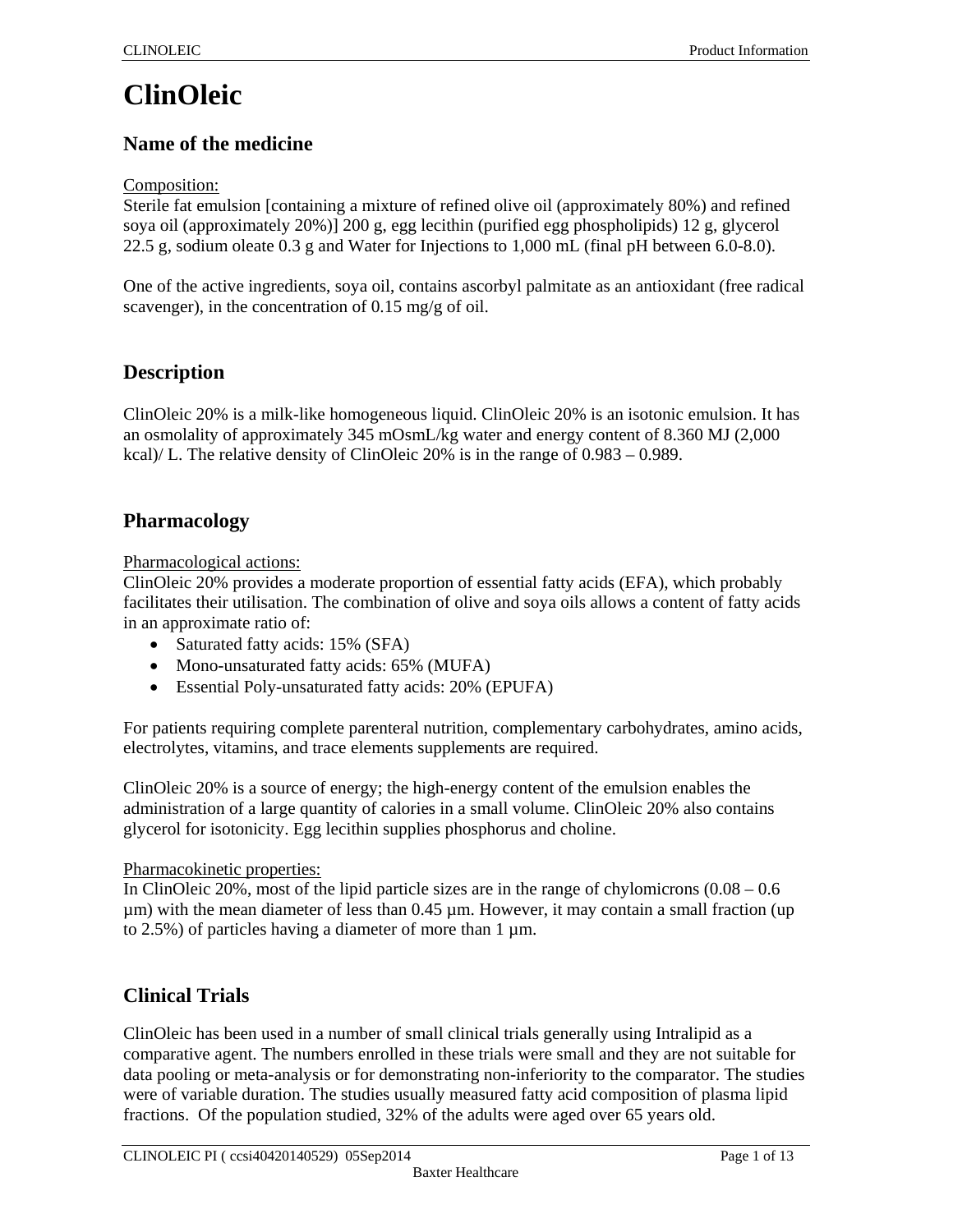The 2 pivotal studies enrolled 59 infants and children aged under 11 years old.

 Study CT 2402/P14/93/F ("Ricour Study"), double-blind, randomised, parallel group, measured the level of fatty acids in plasma phospholipids (primary efficacy variable) and compared the long-term efficacy and safety of ClinOleic 20% (n=9) to Intralipid 20% (n=9) in children and infants who needed prolonged Parenteral Nutrition (PN) at home or hospital. Seventeen patients aged from 1 to 9 years old were exposed for 2 months and 1 patient was exposed for 1 month.

The results of the study are shown in the following table:

| Day 0                                    | Day 60 |  |  |
|------------------------------------------|--------|--|--|
| Oleic acid (C18: n-9) ( $p=0.0023$ )     |        |  |  |
| 10.7                                     | 14.5   |  |  |
| 9.2                                      | 9.9    |  |  |
| Linoleic acid (C18: 2n-6) ( $p=0.0001$ ) |        |  |  |
| 16.6                                     | 13.9   |  |  |
| 17.6                                     | 20.2   |  |  |
| C20: 4n-6/C18: 2n-6 (p=0.0001)           |        |  |  |
| 0.58                                     | 0.70   |  |  |
| 0.59                                     | 0.45   |  |  |
| n-6 metabolites/C18: 2n-6 (p=0.0001)     |        |  |  |
| 0.82                                     | 0.96   |  |  |
| 0.83                                     | 0.64   |  |  |
|                                          |        |  |  |

|  |  |  | Table 1: Primary efficacy variable: fatty acids in plasma phospholipids |  |
|--|--|--|-------------------------------------------------------------------------|--|
|  |  |  |                                                                         |  |

• Study CT 2402/P15/94/G ("Koletzko Study"), double- blind, randomised, parallel group, compared the efficacy and safety of ClinOleic 20%  $(n=22)$  to Intralipid 20%  $(n=20)$  in premature infants requiring lipid based Total Parenteral Nutrition (TPN) for 7 days. Forty-two premature infants aged -gestational age-  $28$  to 36 weeks  $\pm$  6 days were exposed.

The results are shown in the following table:

|                   | Table 2: Primary efficacy variable: n-6 and n-3 metabolites fatty acids; mead acid; |  |
|-------------------|-------------------------------------------------------------------------------------|--|
| arachidonic acid. |                                                                                     |  |

|                                          | Day 0 | Day 8 |  |  |
|------------------------------------------|-------|-------|--|--|
| $n-6$ metabolites ( $p=0.19$ )           |       |       |  |  |
| ClinOleic                                | 16.8  | 13.3  |  |  |
| Intralipid                               | 17.7  | 13.0  |  |  |
| $n-3$ metabolites ( $p=0.73$ )           |       |       |  |  |
| ClinOleic                                | 3.39  | 2.73  |  |  |
| Intralipid                               | 3.68  | 3.09  |  |  |
| Mead acid (C20: 3n-9) ( $p=0.03$ )       |       |       |  |  |
| ClinOleic                                | 1.15  | 1.04  |  |  |
| Intralipid                               | 0.72  | 0.20  |  |  |
| Arachidonic acid (C20: 4n-6) ( $p=1.0$ ) |       |       |  |  |
| ClinOleic                                | 13.3  | 9.2   |  |  |
| Intralipid                               | 14.1  | 9.5   |  |  |

Tolerability of the emulsions in the treatment and control groups was similar.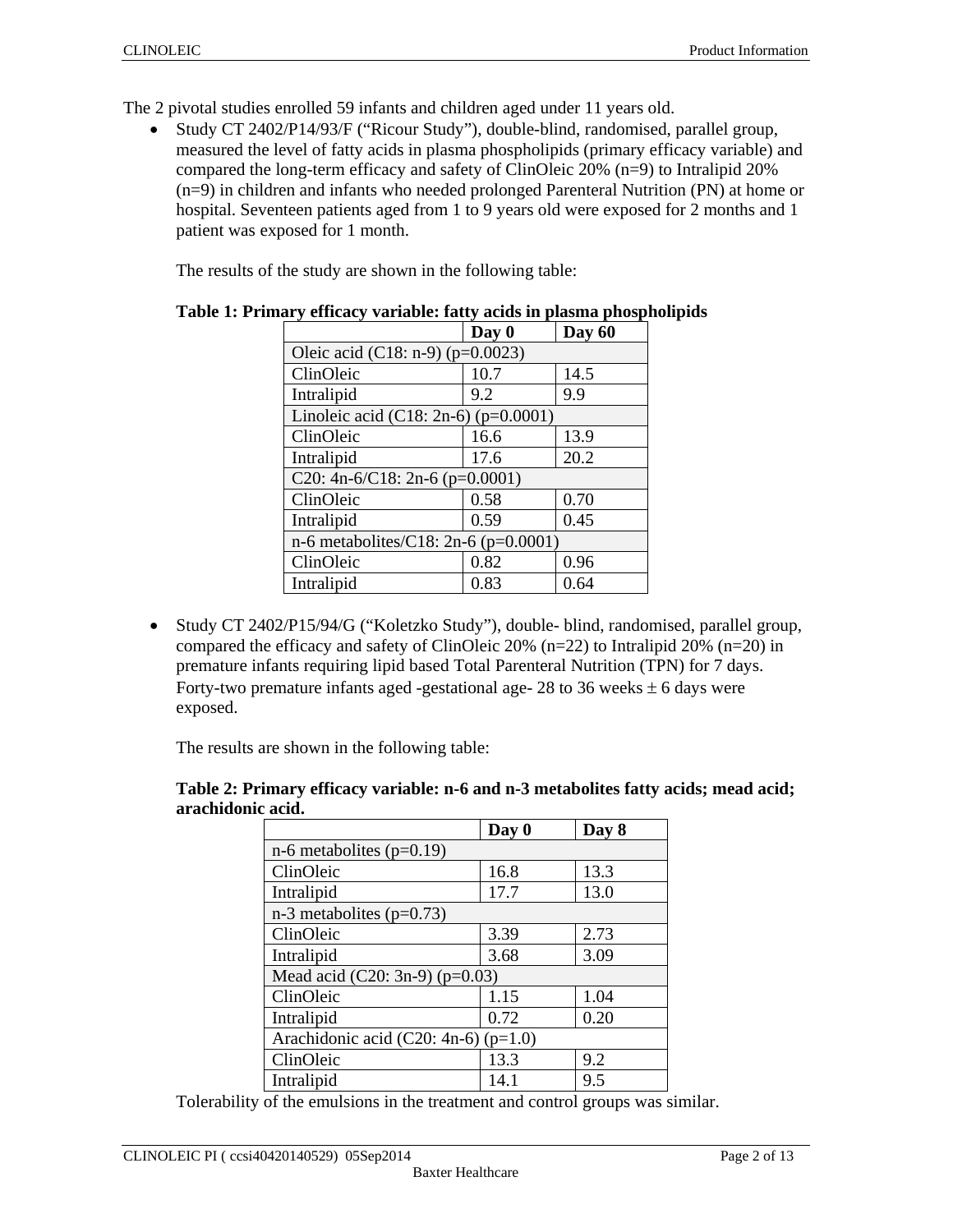# **Indications**

Parenteral nutrition when oral or enteral nutrition is impossible, insufficient or contraindicated.

### **Contraindications**

- Known hypersensitivity to egg or soybean proteins or to any of the ingredients, including the lipid emulsion and/or excipients
- Severe hyperlipidaemia or severe disorders of lipid metabolism characterised by hypertriglyceridaemia and non-corrected metabolism disorders including lactic acidosis and uncompensated diabetes
- Severe sepsis
- Severe liver disease
- Blood coagulation disorders, thrombophlebitis
- Acute and chronic renal failure, in absence of specific studies, there is insufficient data to justify its use in acute/chronic renal failure
- Myocardial infarction

# **Precautions**

Special clinical monitoring is required at the beginning of any intravenous infusion. Should any abnormalities occur, the infusion must be stopped.

#### *Allergic reactions*

The infusion must be stopped immediately if any signs or symptoms of an allergic reaction develop.

#### *Infections*

Patients who require parenteral nutrition are often predisposed to infectious complications due to malnutrition and/or their underlying disease state.

Infection and sepsis may occur as a result of the use of intravenous catheters to administer parenteral formulations, or poor maintenance of catheters and contaminated solutions.

Immunosuppression and other factors such as hyperglycaemia, malnutrition and/or their underlying disease state may predispose patients to infectious complications.

The occurrence of septic complications can be decreased with heightened emphasis on aseptic technique in catheter placement and maintenance, as well as aseptic technique in the preparation of the nutritional formula.

Careful monitoring of signs, symptoms, and laboratory test results (including fever, chills, leukocytosis, and hyperglycaemia), and frequent checks of the access device for technical complications can help recognise early infections.

#### *Fat Overload Syndrome*

*Fat overload syndrome* has been reported with similar products. This may be caused by inappropriate administration (eg. overdose and/or infusion rate higher than recommended, see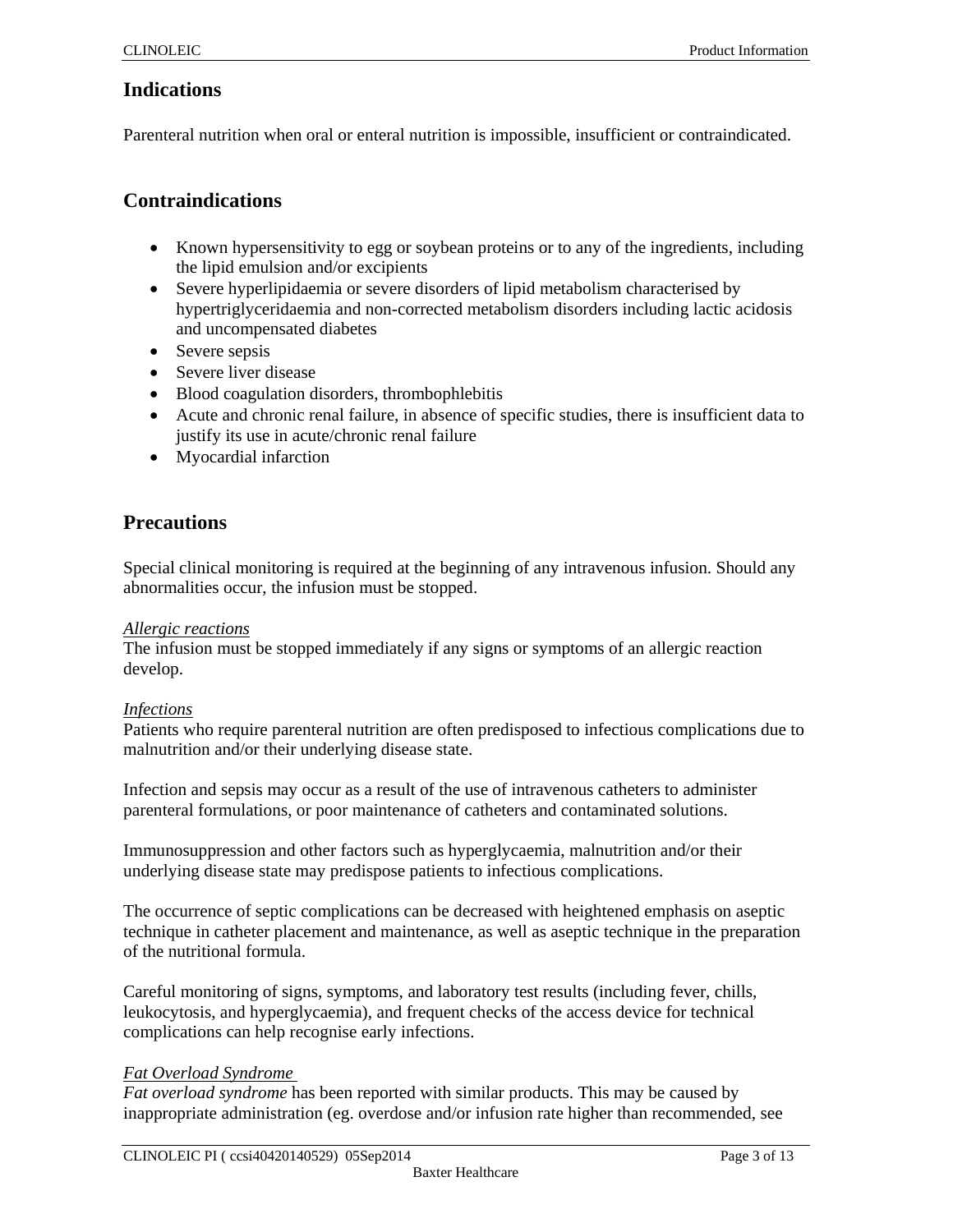**Overdosage**); however, the signs and symptoms of this syndrome may also occur when the product is administered according to instructions. The reduced or limited ability to metabolise the lipids contained in ClinOleic 20% accompanied by prolonged plasma clearance may result in a fat overload syndrome. This syndrome is associated with a sudden deterioration in the patient's clinical condition and is characterised by findings such as fever, anaemia, leukopaenia, thrombocytopaenia, coagulation disorders, hyperlipidaemia, liver fatty infiltration (hepatomegaly), deteriorating liver function and central nervous system manifestations (eg. coma). The syndrome is usually reversible when the infusion of the lipid emulsion is stopped.

#### *Refeeding syndrome*

ClinOleic 20% is administered as part of a parenteral nutrition regimen. Refeeding severely undernourished patients with parenteral nutrition may result in the refeeding syndrome. The syndrome is characterised by the intracellular shift of potassium, phosphorus and magnesium as the patient becomes anabolic. Thiamine deficiency and fluid retention may also develop. Careful monitoring and slowly increasing nutrient intakes, while avoiding overfeeding, can prevent these complications.

Fat emulsions should be administered simultaneously with carbohydrates and amino acids to avoid metabolic acidosis.

Never make additions directly to the ClinOleic 20% bag. If ClinOleic 20% is mixed with glucose and/or amino acid solutions, the compatibility should be checked before administration (see **Dosage and Administration**). Formation of precipitates could result in vascular occlusion.

To avoid air embolism due to possible residual gas contained in the primary bag, do not connect flexible bags in series (see **Dosage and Administration**). Air embolism can result if residual gas in the bag is not fully evacuated prior to administration if the flexible bag is pressurised to increase flow rates. Use of a vented intravenous administration set with the vent in the open position could result in air embolism.

#### *Use with caution in the following circumstances*

The use of ClinOleic in patients with chronic liver disease without systemic failure has not been evaluated. If parenteral nutrition is to be used in patients with pre-existing liver disease or insufficiency, liver function parameters as well as liver condition should be closely followed when using ClinOleic. Hetapobiliary disorders including cholestasis, hepatic steatosis, fibrosis and cirrhosis, possibly leading to hepatic failure, as well as cholecystitis and cholelithiasis are known to develop in some patients on parenteral nutrition. The aetiology of these disorders is thought to be multifactorial and may differ between patients. Patients developing abnormal laboratory parameters (see **Effect on Laboratory Tests**) or other signs of hepatobiliary disorders should be assessed early by a clinician knowledgeable in liver diseases in order to identify possible causative and contributory factors, and possible therapeutic and prophylactic interventions.

Fat metabolism may be disturbed in uncompensated diabetes. The use of ClinOleic in patients with diabetes mellitus has not been investigated. If ClinOleic is administered the elimination of fat should be monitored daily.

#### *Check the following before/during treatment*

Water/fluid balance and overload states, electrolytic or metabolic disorders should be corrected before administration of ClinOleic 20%.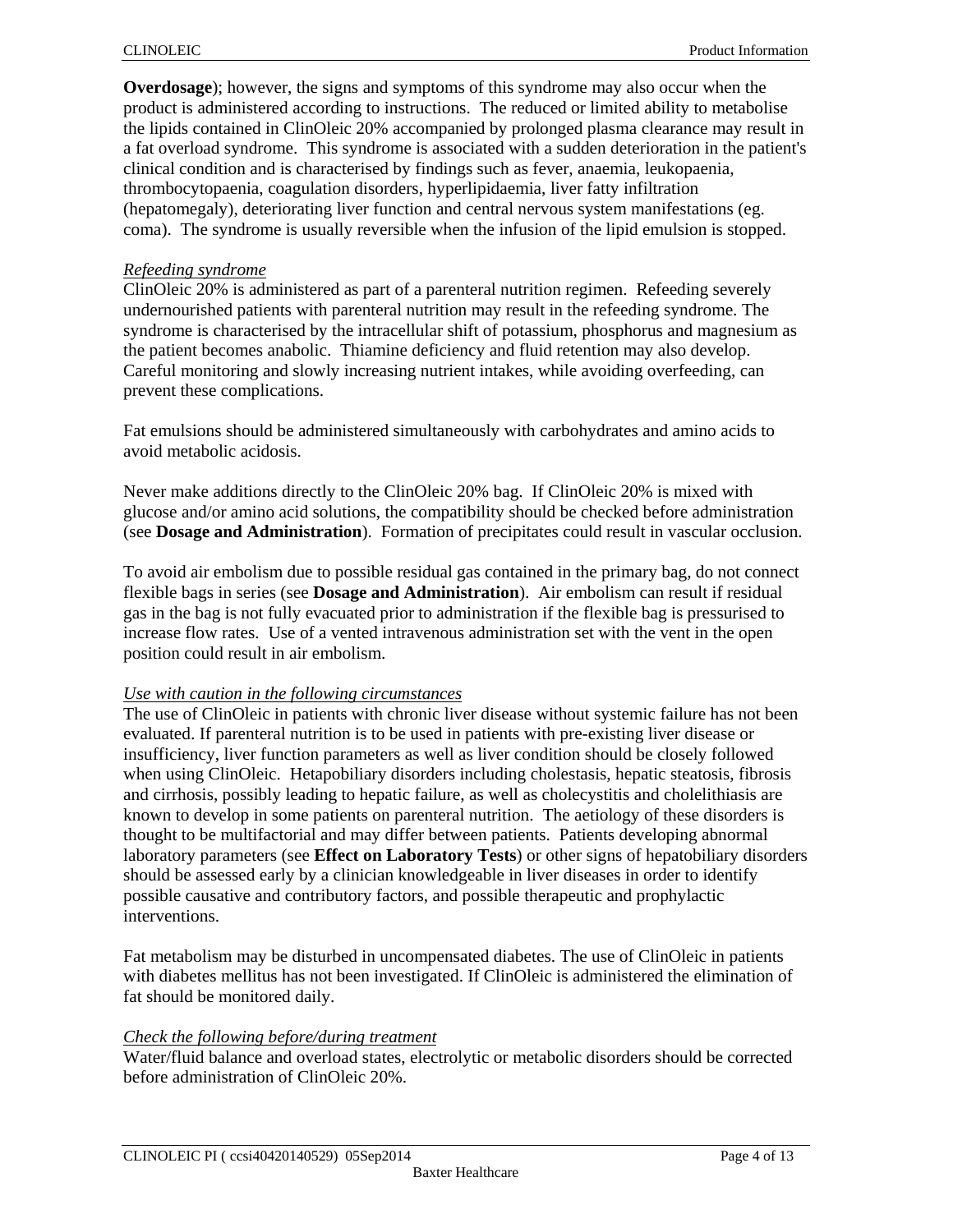Plasma triglyceride levels and clearance should be monitored daily. The triglyceride concentration in serum during infusion should not exceed 3 mmol/L. Infusion should only be started when serum triglyceride levels have returned to baseline level.

During short-term or long-term intravenous nutrition, alkaline phosphatase and total bilirubin should be checked at regular intervals, depending on the health status of the patient.

Monitor serum triglycerides, fluid and electrolyte status, acid/base balance, serum osmolarity, blood glucose, liver and kidney function, and blood count, including platelet and coagulation parameters, throughout treatment.

Fluid status should be closely monitored in patients with pulmonary oedema or heart failure.

#### Use in pregnancy (Category – exempt)

The safety of administration of ClinOleic 20% during pregnancy has not been established. No reproductive toxicity studies with ClinOleic 20% have been carried out in animals, and its use in pregnancy is not recommended.

#### Use in lactation

The safety of administration of ClinOleic 20% during lactation has not been established. Therefore, ClinOleic 20% should be used during lactation only if clearly needed.

#### Paediatric Use

Extremely premature and/or very low birth-weight infants receiving ClinOleic 20% should be under the close supervision of a neonatologist. Clinical experience exists for administration of ClinOleic 20% for up to 7 days in neonates and up to 2 months in children.

ClinOleic 20% should be administered with caution in the case of neonatal hyperbilirubinaemia  $(total serum bilirubin > 200 \mu mol/l)$ . Total bilirubin levels should be monitored closely.

#### Genotoxicity/ Carcinogenicity/ Effects on Fertility

Tests for carcinogenicity, mutagenicity and effects on fertility have not been conducted with Clinoleic 20%.

#### Effect on laboratory tests

The lipids contained in ClinOleic 20% may interfere with the results of certain laboratory tests (eg. bilirubin, lactate dehydrogenase, oxygen saturation, haemoglobin) if the blood sample is taken before the lipids are eliminated. Administered lipids are generally eliminated from the bloodstream after a period of 5 to 6 hours following discontinuation of administration.

### **Interactions with other medicines**

No interaction studies have been performed with ClinOleic 20%.

Olive and soybean oils have a natural content of vitamin K1 that may counteract the anticoagulant activity of coumarin derivatives, including warfarin.

#### *Compatibility with other drugs and nutrients*

Complete information about incompatibilities is not available.

Electrolytes or medication should not be added directly to the lipid emulsion.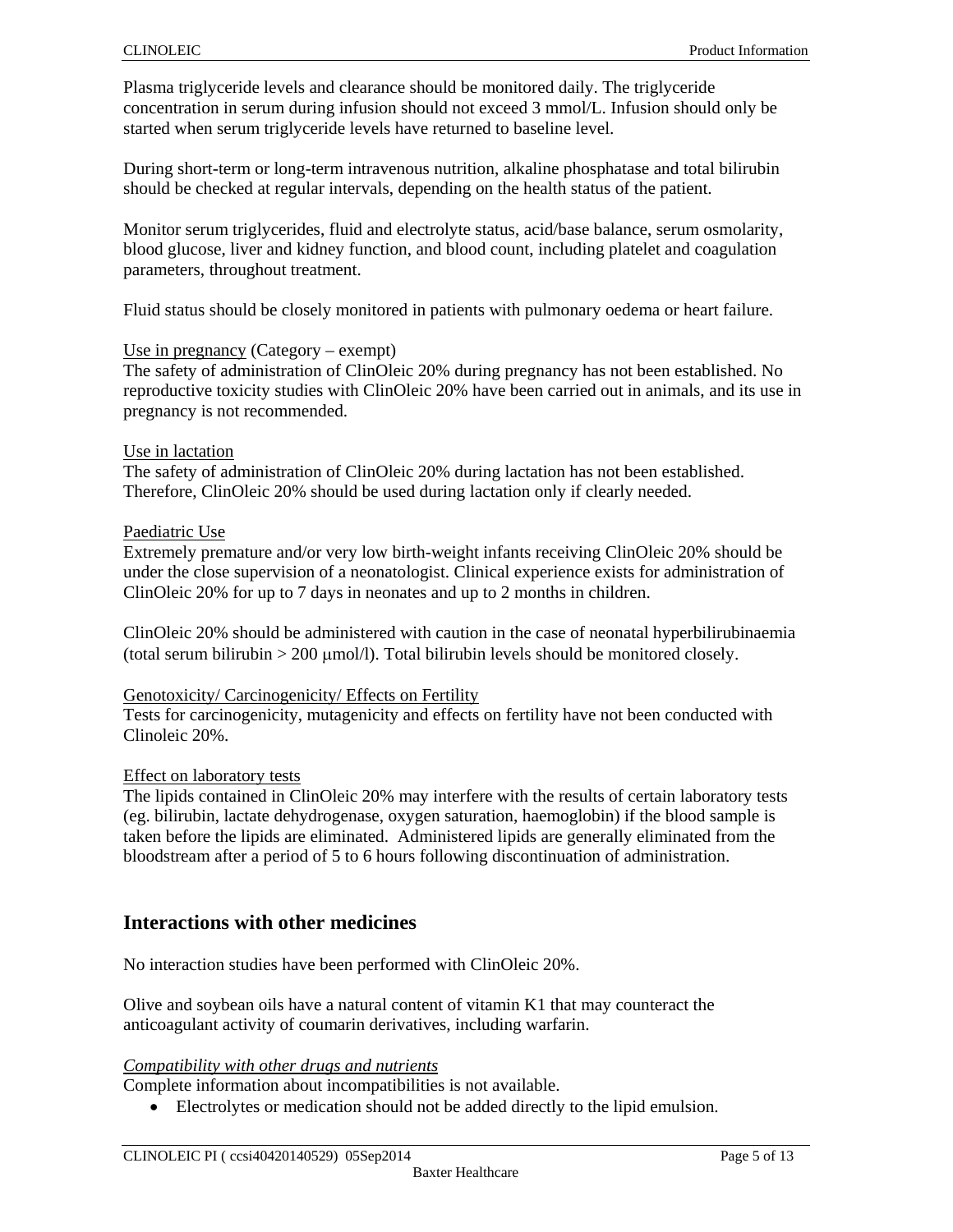- If it is necessary to introduce additives to a solution containing ClinOleic 20%, first verify the compatibility and then mix thoroughly before administration to the patient.
- The compatibility of drugs intended for administration by the Y-site of an infusion containing ClinOleic 20%, must first be established.

ClinOleic 20% may be included as a component of parenteral nutrition admixtures incorporating carbohydrates and amino acids where compatibility and stability have been established before administration to the patient. Admixing should be accompanied by gentle agitation during preparation under strict aseptic conditions. The addition of polyvalent electrolytes to an admixture requires thorough review of the interaction of calcium and phosphate. This review should be made before compounding is initiated, due to the possible interaction between the calcium and the phosphate.

In the case of Synthamin amino acid solutions with electrolytes, the limits of these electrolytes should be less than or equal to 5.0 mmol/L for calcium, and phosphates should not exceed a concentration of 30 mmol/L from all sources.

Absolute solubility of calcium/phosphate in parenteral admixtures is dependent upon many factors, including the concentration of amino acids in the admixture. Reference should be made to calcium/phosphate solubility curves (appropriate to the amino acid in use), published by the amino acid solution manufacturers, to determine the solubility limits before admixing commences.

"Breaking" or "oiling out" of the emulsion can be visibly identified by accumulation of yellowish droplets or particles in the admixture.

#### *Compatibility with containers and administration sets*

Phthalate plasticisers are extracted from PVC bags and administration sets by intravenous fat emulsions. PVC bags and administration sets should not be used for delivery of ClinOleic 20% or of solutions containing ClinOleic 20%. Bags made from ethyl vinyl acetate (EVA) and administration sets made from non-plasticised materials are recommended.

# **Adverse effects**

During administration of parenteral nutrition fat emulsions, two types of adverse reactions can occur:

*Immediate reactions*:

At the beginning of the infusion, any of the following abnormal signs evoking a hypersensitivity reaction should be cause for immediate discontinuation of the infusion: sweating, shivering, cephalgia, dyspnoea.

#### *Delayed reactions*:

During long-term parenteral nutrition of fat emulsions, the following adverse reactions have been observed:

- Hepato-biliary disorders:  $\bullet$  increase of alkaline phosphatase, bilirubin and transaminases (ALT & AST)
	- hepatomegaly
	- icterus
- Blood and lymphatic System disorders:
- thrombocytopenia

CLINOLEIC PI (ccsi40420140529) 05Sep2014 Page 6 of 13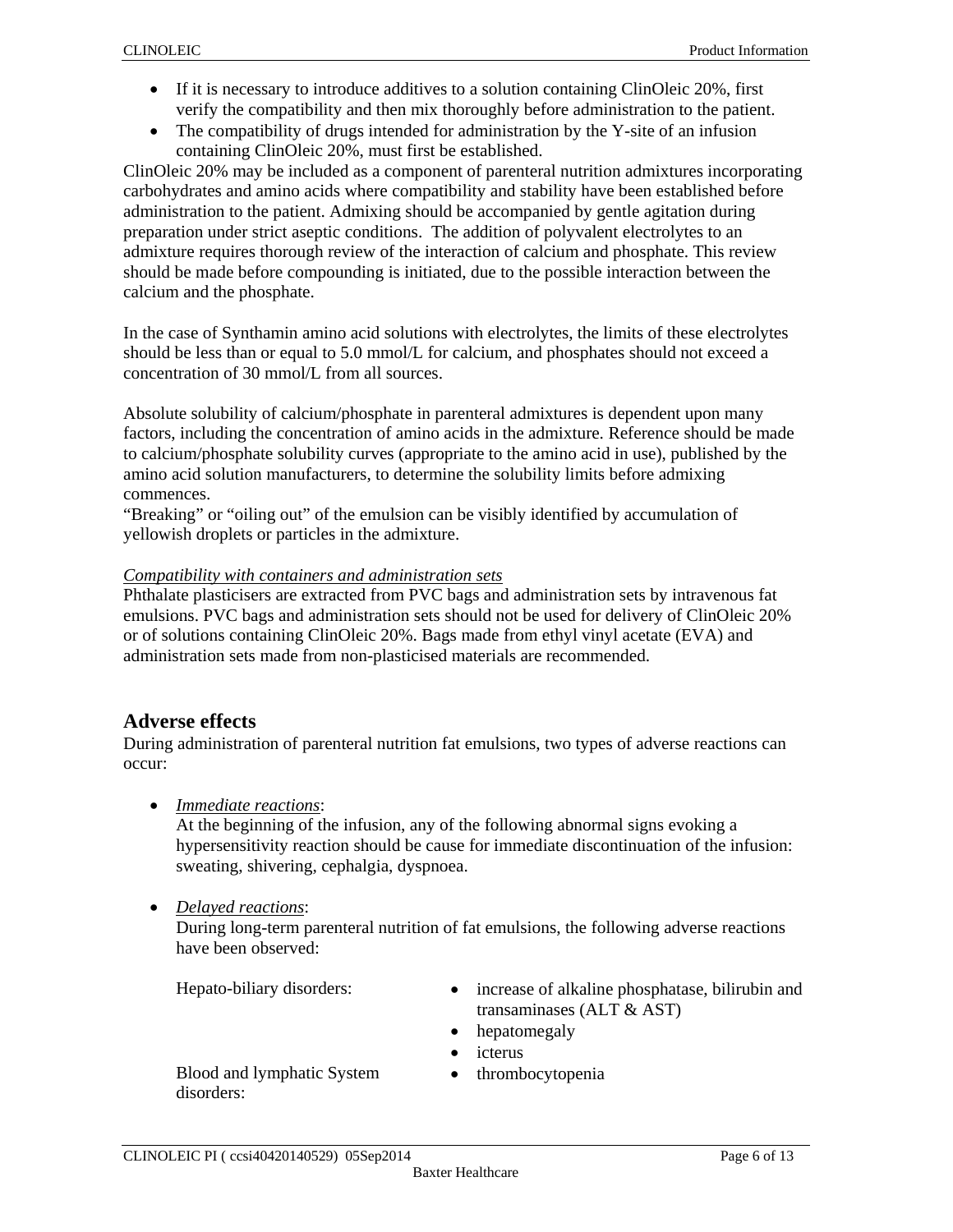Of the clinical trials performed with ClinOleic 20%, a summary of the serious adverse events (SAE) are summarised in Table 3. Over a period from November 1995 to November 2003, sixteen (16) SAE's were reported in clinical studies. Of the 16 AE's, seven (7) were not related, one (1) possibly related and one (1) unlikely related to the product administration. The total number of units used during this period was 1,325,117. To date, two (2) spontaneous adverse events were reported.

#### **Table 3: Adverse Reactions report by System Organ Class classification. Post-marketing experience, PSUR 1995-2003.**

|                                    | <b>Sources</b>         |                    |  |
|------------------------------------|------------------------|--------------------|--|
| <b>System Organ Classification</b> | <b>Clinical Trials</b> | <b>Spontaneous</b> |  |
| <b>Serious adverse events</b>      |                        |                    |  |
| 1. Body as a whole                 | $8(8/16=50\%)$         |                    |  |
| Fever                              | $1$ N/R                |                    |  |
| Septicaemia                        | 3 N/R                  |                    |  |
| Sepsis                             | 4 N/R                  |                    |  |
| Allergic reaction                  |                        | $1$ P/R            |  |
| 2. Central Nervous System          | $3(3/16=19%)$          | $\Omega$           |  |
| Cerebral oedema                    | 1 N/R                  |                    |  |
| Convulsion                         | N/R                    |                    |  |
| Respiratory system<br>3.           | 2 $(2/16=16%)$         | $\Omega$           |  |
| Pneumonia (fatal)                  | $1$ P/R                |                    |  |
| Respiratory insufficiency          | U/R                    |                    |  |
| 4. Cardiovascular system           | 2 $(2/16=16%)$         |                    |  |
| Arrhythmia                         | 1 N/R                  |                    |  |
| Increased blood level of           |                        | 1 N/R              |  |
| immunosuppressant drug             |                        |                    |  |
| 5. Musculo-skeletal system         | 1 $(1/16=6\%)$         | $\Omega$           |  |
| Bone necrosis                      | 1 N/R                  |                    |  |
| <b>TOTAL</b>                       | 16                     | $\theta$           |  |

N/R – Not Related

P/R – Possibly Related

U/R – Unlikely Related

In addition to the adverse reactions noted above, the following adverse reactions have been reported in clinical trials.

BLOOD AND LYMPHATIC SYSTEM DISORDERS: leukopaenia

METABOLISM AND NUTRITION DISORDERS: hyperglycaemia, diabetes mellitus inadequate control, hypoproteinaemia, hyperlipidaemia (including hypertriglyceridaemia)

VASCULAR DISORDERS: mean arterial pressure decreased, circulatory collapse, hypotension, hot flush

RESPIRATORY, THORACIC, AND MEDIASTINAL DISORDERS: dyspnoea

GASTROINTESTINAL DISORDERS: vomiting, nausea, abdominal pain, abdominal distension, epigastric discomfort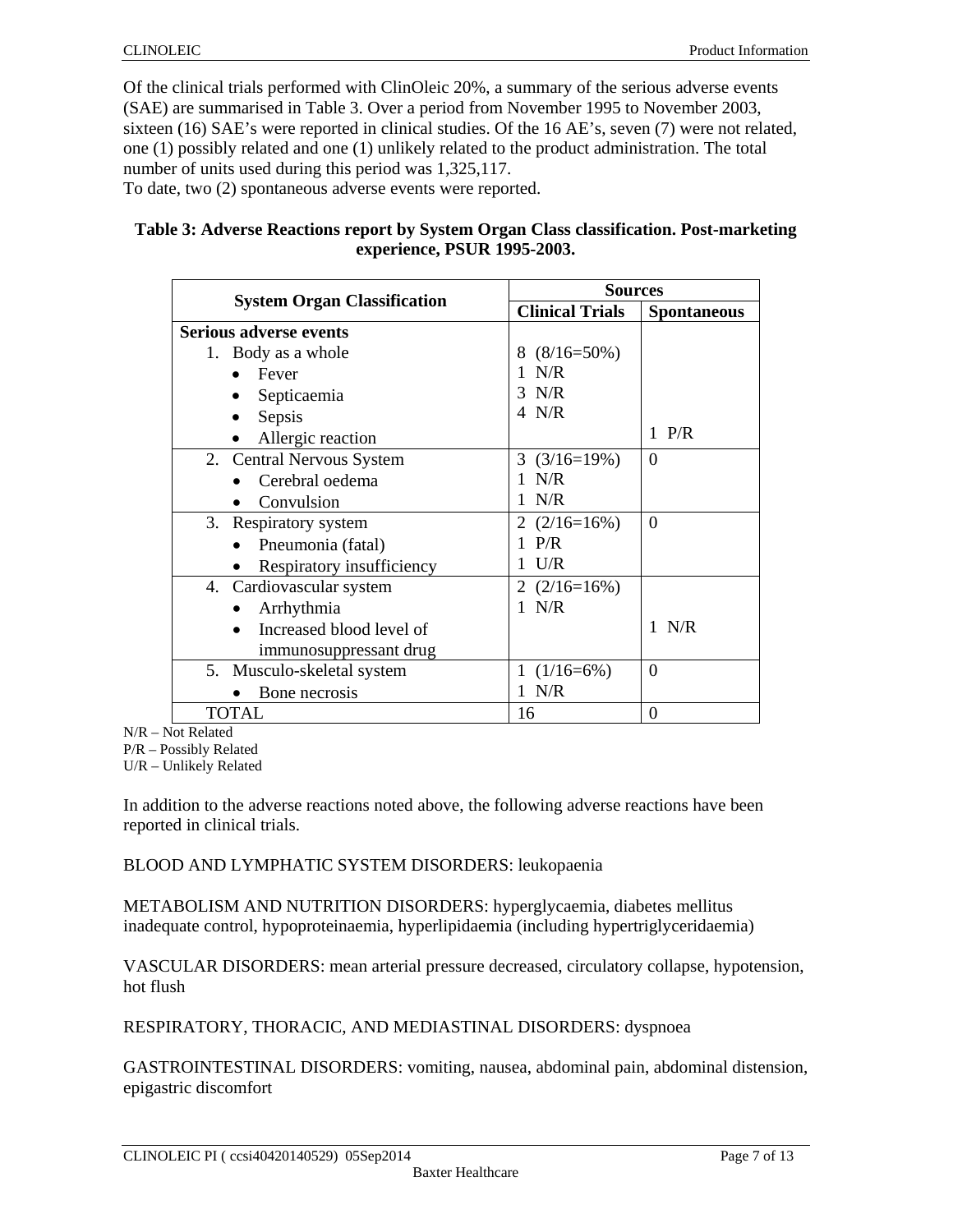HEPATOBILIARY DISORDERS: cholestasis, hepatic function abnormal, cytolytic hepatitis

MUSCULOSKELETAL AND CONNECTIVE TISSUE AND BONE DISORDERS: muscle spasms, back pain

GENERAL DISORDERS AND ADMINISTRATION SITE CONDITIONS: pyrexia, asthenia, malaise

INVESTIGATIONS: blood bilirubin increased, bilirubin conjugated increased, hepatic enzyme increased, liver function test abnormal, pancreatic enzyme increased, blood triglycerides increased

#### *Post-marketing Adverse Effects*

The following additional adverse reactions have been reported in the post-marketing experience:

GASTROINTESTINAL DISORDERS: Diarrhoea

SKIN AND SUBCUTANEOUS TISSUE DISORDERS: Pruritus

INVESTIGATIONS: International normalised ratio decreased

IMMUNE SYSTEM DISORDERS: Hypersensitivity with the manifestations of rash and dyspnoea

# **Dosage and administration**

The dosage depends on energy expenditure, the patient's clinical status, body weight, and ability to metabolise ClinOleic 20%, as well as additional energy given orally/enterally. Therefore, the dosage should be individualised and the bag size chosen accordingly. The maximum daily dose of ClinOleic 20% should be based on individual total nutritional requirements and patient tolerance.

#### *Dosage*

*Note*: the percentage (%) of lipid in the ClinOleic 20% formulation is expressed in weight by volume (w/v). That is, 5 mL of ClinOleic 20% contains 1 g of lipid.

*Adult***:** 

The dosage is 1 to a maximum of 2 g lipids/kg/day.

Never exceed 0.15 g lipids/kg/hour (0.75 mL/kg/hour).

|                             | Adults per kg of body | 70 kg adult       |
|-----------------------------|-----------------------|-------------------|
|                             | weight                |                   |
| Usual lipid dosage          | 1 to 2 $g/kg/day$     | 70 to 140 $g/day$ |
| Infused volume of ClinOleic | 5 to 10 $mL/kg/day$   | 350 to 700 mL/day |
| 20%                         |                       |                   |

*Children*:

It is recommended not to exceed a daily dose of 3g lipids/kg of body weight and an infusion rate of 0.15 g lipids/kg of body weight/hour.

Daily dose should be increased gradually during the first week of administration.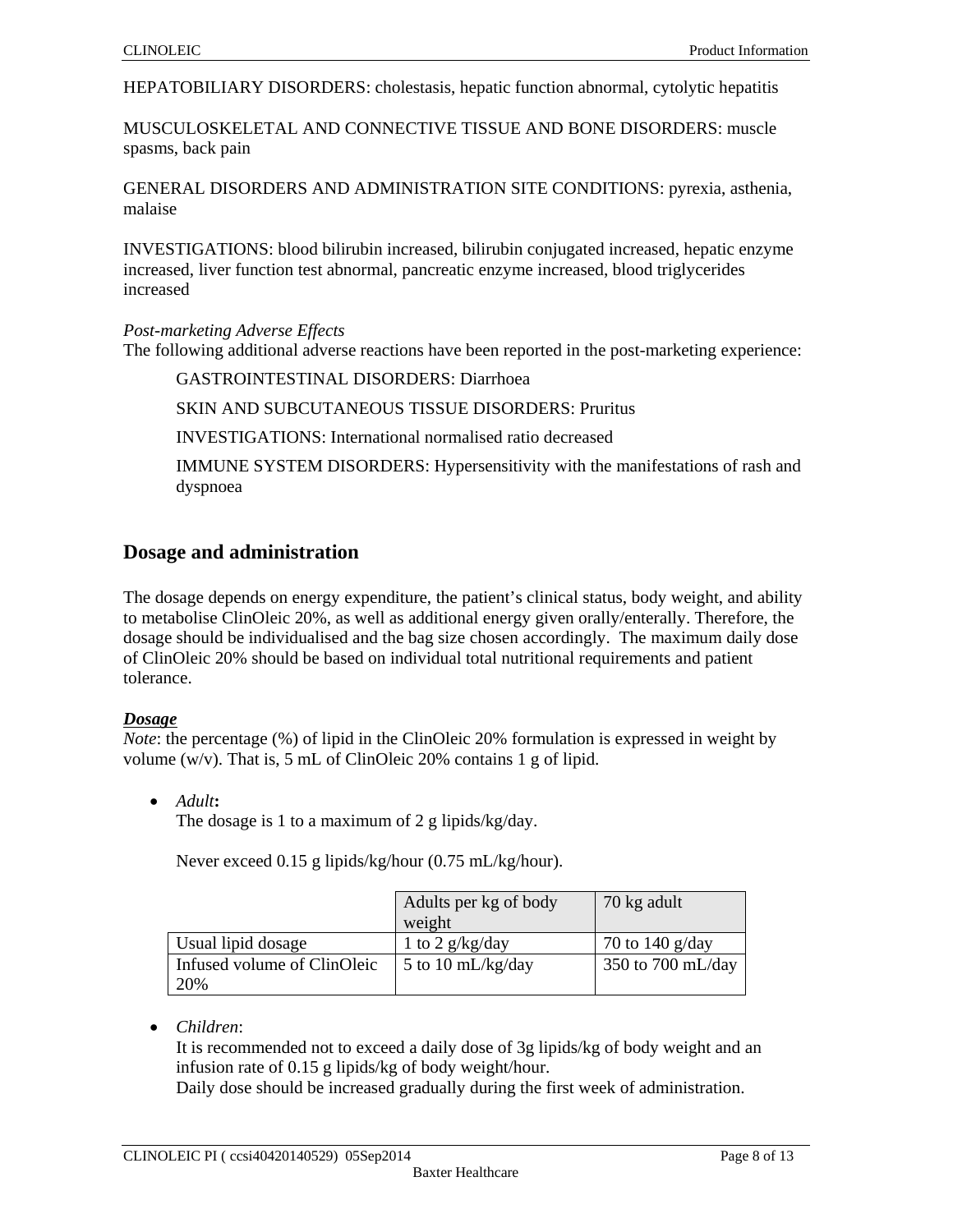*Premature newborns and low birth weight infants*:

The use of ClinOleic 20% is restricted to premature infants of 28 weeks gestational age or more.

The initial daily dose should be 0.5-1.0g lipids/kg of body weight. The dose may be increased by 0.5-1.0g lipids/kg of body weight every 24 hours up to a daily dose of 2.0 g lipids/kg of body weight.

### *Flow rate and duration*

The administration flow rate must be adjusted taking into account the dose being administered, the daily volume intake, and the duration of the infusion. The recommended duration of infusion for a parenteral nutrition bag is between 12 and 24 hours, depending on the clinical situation. Treatment with parenteral nutrition may be continued for as long as is required by the patient's condition.

*Adult:* 

The initial infusion rate must be slow and not exceed 0.1 g lipids or 0.5 mL (10 drops) per minute for 10 minutes then gradually increased until reaching the required rate after half an hour.

*Children:* 

ClinOleic 20% should be administered as a continuous 24h/day infusion. It is recommended not to exceed an infusion rate of 0.15 g lipids/kg of body weight/hour. Daily dose should be increased gradually during the first week of administration.

 *Premature newborns and low birth weight infants:*  ClinOleic 20% should be administered as a continuous 24h/day infusion.

### *Route of administration*

Intravenous infusion only:

- when administered as part of a complete nutrition admixture (with glucose and amino acids), the central or peripheral venous route should be chosen depending on the osmolarity of the final admixture.
- in rare cases, when infused alone as a complementary support to oral or enteral nutrition, ClinOleic 20% can be administered via central or peripheral vein.

When preparing an admixture that includes ClinOleic 20% (see *Preparation for Administration* below), the final osmolarity of the mixture should be measured before administration via a peripheral vein. If the mixture is hypertonic, it may cause irritation of the vein when administered into a peripheral vein.

ClinOleic 20% infusion does not contain an antimicrobial agent. To avoid the risk of microbial contamination, infusion should be commenced as soon as practicable after the preparation of an admixture. As with all parenteral administration, particularly infusions, strict aseptic technique should be used at all times. ClinOleic 20% intravenous infusion is for single use only in a single patient.

### *Method of preparation*

The order of mixing is critical to ensure compatibility and stability of admixtures containing ClinOleic 20%. Use aseptic technique all way through the compounding processes. Thorough mixing after the addition of each component is essential. ClinOleic 20 % and other components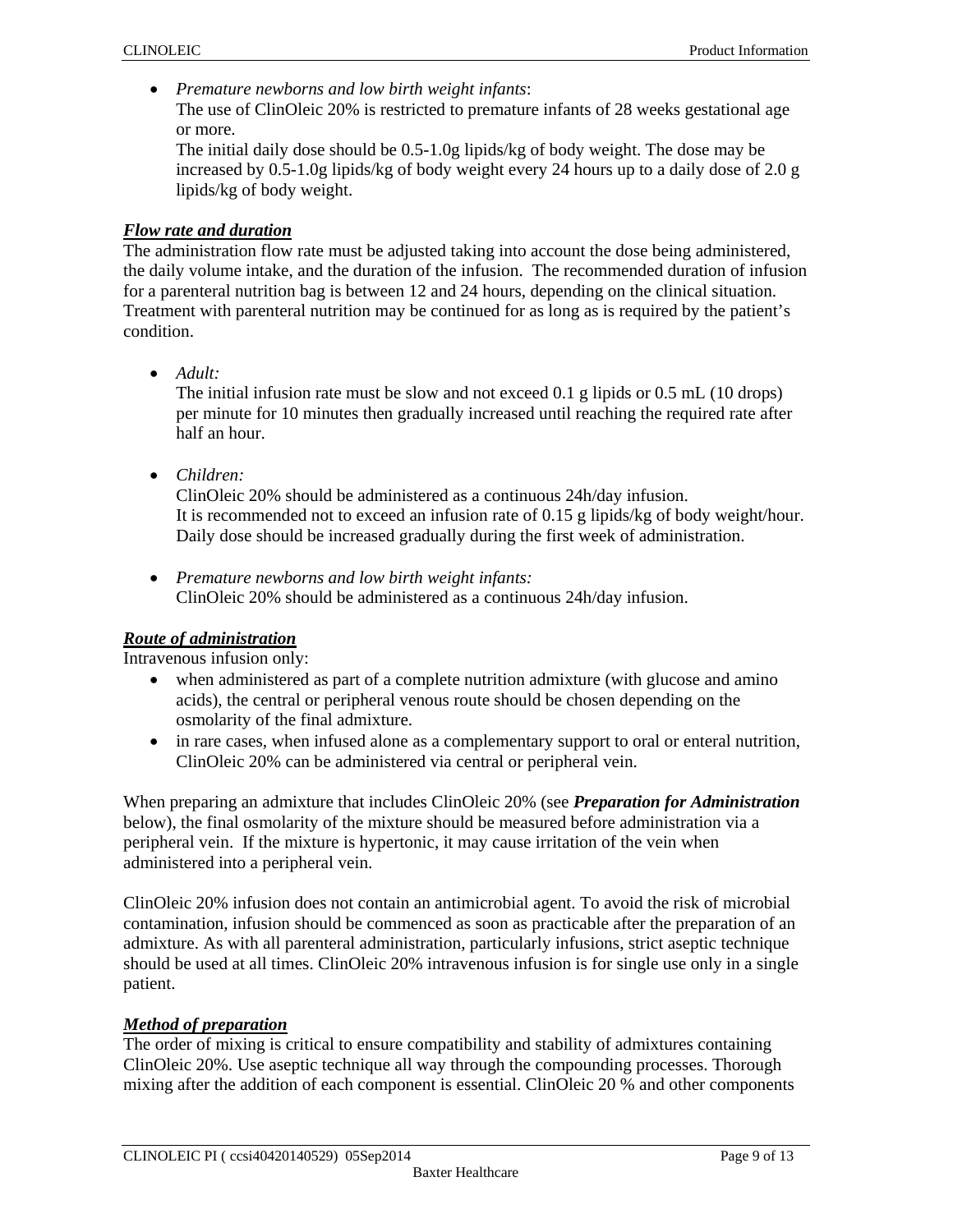of Parenteral Nutrition do not contain anti-microbial agents. Therefore, once mixed, the admixtures should be administered over a period not exceeding 24 hours.

ClinOleic 20% may be combined with other nutrients by adding the emulsion to a mixture of amino acids and glucose in fixed proportions.

Thus for example, an extemporaneous formulation made of amino acid, Synthamin<sup>®</sup> 9, with electrolytes (500mL), Glucose solution 10% (375mL) and ClinOleic 20% (250mL) could be prepared without the risk of instability. Some combinations of 3-in-1 Total Parenteral Nutrition (TPN) admixtures are shown in Table 4.

| $\alpha$ admitted $\alpha$ . $\alpha$ is a sequence of $\alpha$<br>(Synthamin $\mathcal{D}(w/e)$ , Glucose and ClinOleic 20%) |                   |                          |                |  |
|-------------------------------------------------------------------------------------------------------------------------------|-------------------|--------------------------|----------------|--|
| Amino Acid (mL) *                                                                                                             | Glucose (mL)      | ClinOleic 20% (mL)       | Total Vol (mL) |  |
| Synthamin 9 (500)                                                                                                             | Glucose 10% (375) | ClinOleic $20\%$ (250)   | 1125           |  |
| Synthamin 9 (500)                                                                                                             | Glucose 10% (125) | ClinOleic $20\%$ (250)   | 1500           |  |
| Synthamin 17 (500)                                                                                                            | Glucose 20% (125) |                          |                |  |
| Synthamin $9(250)$                                                                                                            | Glucose 10% (188) | ClinOleic $20\%$ (250)   | 688            |  |
| Synthamin $17(400)$                                                                                                           | Glucose 20% (95)  | ClinOleic $20\%$ (250)   | 745            |  |
| Synthamin $9(425)$                                                                                                            | Glucose 30% (400) | ClinOleic $20\%$ (200)   | 1225           |  |
|                                                                                                                               | Glucose 50% (200) |                          |                |  |
| Synthamin $17(625)$                                                                                                           | Glucose 50% (425) | ClinOleic 20% (200)      | 1250           |  |
| Synthamin $9(250)$                                                                                                            | Glucose 50% (250) | ClinOleic $20\%$ (250)   | 750            |  |
| Synthamin $17(375)$                                                                                                           | Glucose 70% (150) | ClinOleic $20\%$ $(250)$ | 775            |  |
| Synthamin $9(250)$                                                                                                            | Glucose 30% (125) | ClinOleic $20\%$ (250)   | 1000           |  |
| Synthamin $13(250)$                                                                                                           | Glucose 50% (125) |                          |                |  |

| Table 4:                                                |
|---------------------------------------------------------|
| <b>Recommended 3-in-1 TPN admixtures</b>                |
| $(Supthomin \mathbb{R} (w/a)$ Clucose and ClinOlaic 20% |

\* All amino acid solutions contain electrolytes

[Note: w/e=with electrolytes]

The registration numbers for the amino acids are Synthamin 9 w/e (AUST R 19451), Synthamin 13 w/e (AUST R 19447) and Synthamin 17 w/e (AUST R 19449).

The order of admixing of the above components should be approached by minimising a sudden change in the negative charge of the emulsion. Firstly, mix the glucose infusion with the amino acid infusion. ClinOleic 20% emulsion can then be added into this admixture. Finally the electrolyte complements then trace elements can be added.

As the lipid emulsion is negatively charged, do not add electrolytes or trace elements directly into ClinOleic 20% emulsion as they destabilise the emulsion. The recommended sequence for adding electrolytes is monovalent, divalent, and trivalent ions. Phosphates salts must always be added prior to calcium salts as discussed below.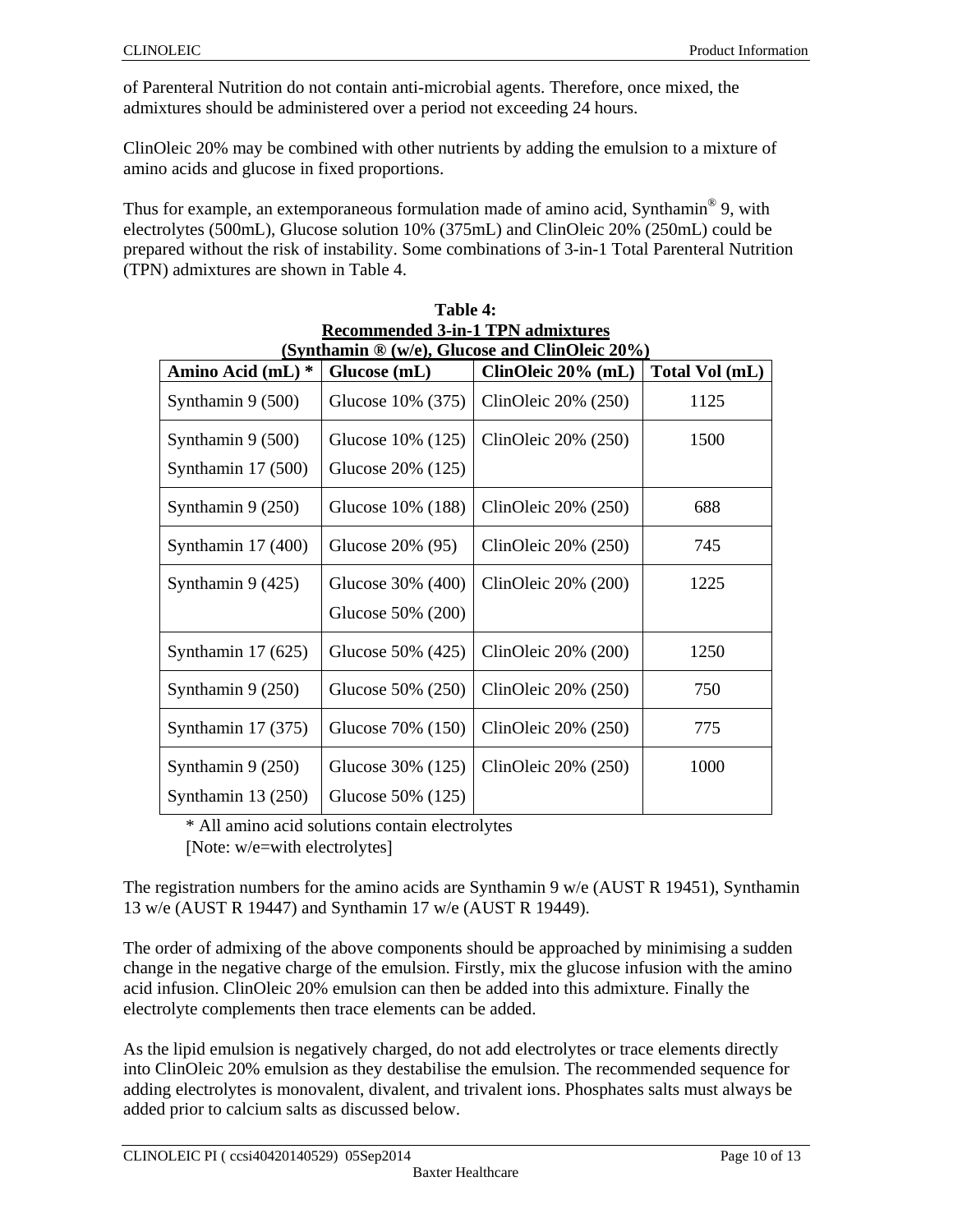The inclusion of calcium and phosphate ions in a TPN admixture requires special attention to a possible formation of calcium phosphate precipitate, which is affected by pH, temperature, calcium salt, sequence of calcium and phosphate addition to the admixtures and concentration of calcium and phosphates ions. The limits of these electrolytes should be less than or equal to 5.0 mmol/L for calcium and phosphates should not exceed a concentration of 30 mmol/L from all sources. At pH 7.0 and above the addition of  $NaH<sub>2</sub>PO<sub>4</sub>$  to Calcium gluconate solution results in a precipitation of CaHPO<sub>4</sub>, that is, the equilibrium between  $[H_2PO_4]^T$  and  $[HPO_4]^2$  is shifted to the  $[\text{HPO}_4]^2$  side.

At pH of 4.1, phosphate ions are predominantly in the form of monobasic phosphate, whilst at a higher pH, it occurs in a form of dibasic phosphate ions. Taking into consideration that the glucose infusion has a pH in the range  $3.2 - 6.5$ , and in order to minimise a formation of dibasic phosphate ions, the sodium monobasic phosphate should be added to the glucose infusion in the early stage of the compounding of a TPN admixture. Then, this admixture is added to the amino acid infusion, which has a buffer capacity and no charge effects at  $pH 5 - 6$ . This is followed by the addition of the lipid emulsion to the obtained admixture. Finally, calcium gluconate is added at the end of the TPN compounding process.

Separation of the product (gravity dispersion or "creaming") may occur after the emulsion has been stored a period of time without agitation. It should only be necessary to invert the bottle or shake the bag 2 or 3 times before use. The product must not be used if the emulsion has a yellow appearance, or is seen to contain yellow droplets of oil. Do not use if shaking does not result in a uniform emulsion.

### *Preparation for administration*

**Bottle:** 

Before use check that the emulsion is homogeneous, and that the bottle is free of cracks or splinters.

The use of a final filter is recommended during administration of all parenteral nutrition solutions, where possible.

All opened bottles must be used immediately and not be stored for further use. For single use only. Discard partly used bottle.

### **Bag:**

### **PLEASE NOTE**

As lipid emulsions are oxygen sensitive, an oxygen absorber and oxygen indicator are added between the inner bag and the over wrap. The oxygen indicator shows whether oxygen has entered the packaging due to damage of the overwrap. The oxygen indicator should be inspected **before** removing the overwrap; compare it to the reference colour printed next to the OK symbol and depicted in the printed area of the indicator label. If oxygen enters the overwrap and is not absorbed by the oxygen absorber, the oxygen indicator changes colour. Do not use the product if the colour of the oxygen absorber/indicator does not correspond to the reference colour printed next to the OK symbol.

The oxygen indicator mixture may appear biphasic, as it is a suspension of a solid in a liquid. Once it is determined that the product is safe to use, the oxygen absorber/indicator should be discarded.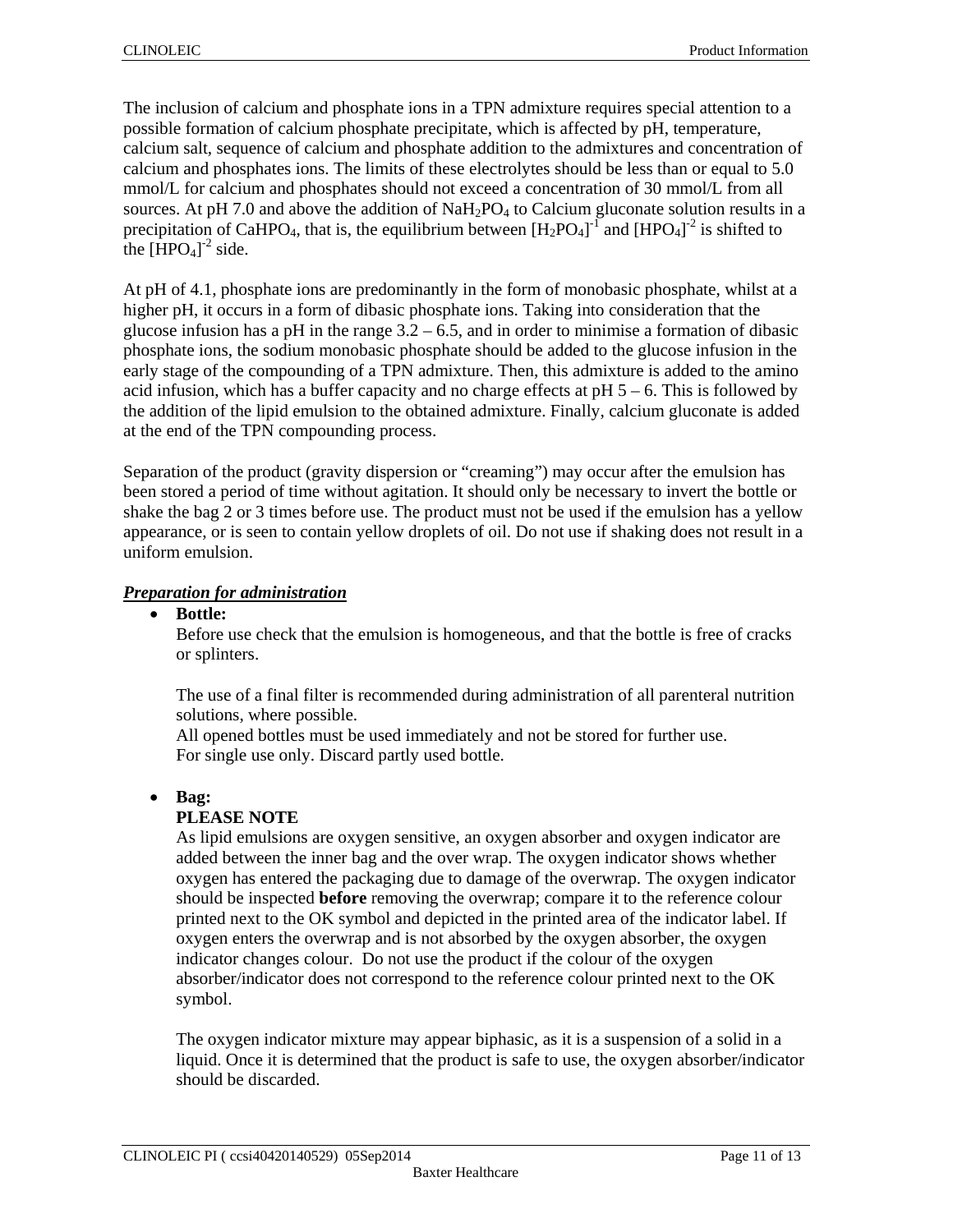Do not use plastic containers in series connection. Such use could result in embolism due to residual air drawn from the primary container before administration of the fluid from the secondary container is completed.

- a. To open:
	- tear the protective over wrap.
	- confirm the integrity of the bag.
	- use only if the bag is not damaged and the emulsion is a homogenous liquid with a milky appearance.
- b. Positioning the infusion:
	- suspend the bag
	- remove the plastic protector from the administration outlet.
	- firmly insert the infusion spike into the administration outlet.
- c. Additions:

If it is necessary to introduce additives, verify the compatibility and mix thoroughly before administration to the patient. Additions must be performed under aseptic conditions. Never make any additions directly to the bag; additions are made into the injection site using a needle:

- prepare the injection site,
- puncture the injection site and inject,
- mix the contents of the bag and the additives (see *Method of Preparation* above)

All opened bags must be used immediately and not be stored for further use.

The use of a final filter is recommended during administration of all parenteral nutrition solutions, where possible.

For single use only.

Do not store partially used bags, discard partially used bags and destroy all accessory parts after use.

Do not re-connect partially used bags.

# **Overdosage**

In case of overdose (an abnormal rise in triglyceride levels during infusion of fat) where any of the following reactions occur, fat infusion should be stopped to allow lipids to clear from serum, or if necessary, continue the infusion at a reduced dosage: general symptoms such as fever or evocating an haemodynamic instability, emesis, algia, liver function abnormalities, hepato or splenomegalia, haemostasis disorders, hyperlipidaemia, hypersensitivity and fat overload syndrome (see **Precautions**). The effects are usually reversible after the lipid infusion is stopped. If medically appropriate, further intervention may be indicated.

# **Presentation and storage conditions**

### *Container -*

ClinOleic 20% can be packaged:

a. in glass bottle (type II),

b. or in bag container. This bag is a multi-layer plastic bag (EP-SEBS/EVA/EVA2/PCCE) packaged in an oxygen barrier over wrap.